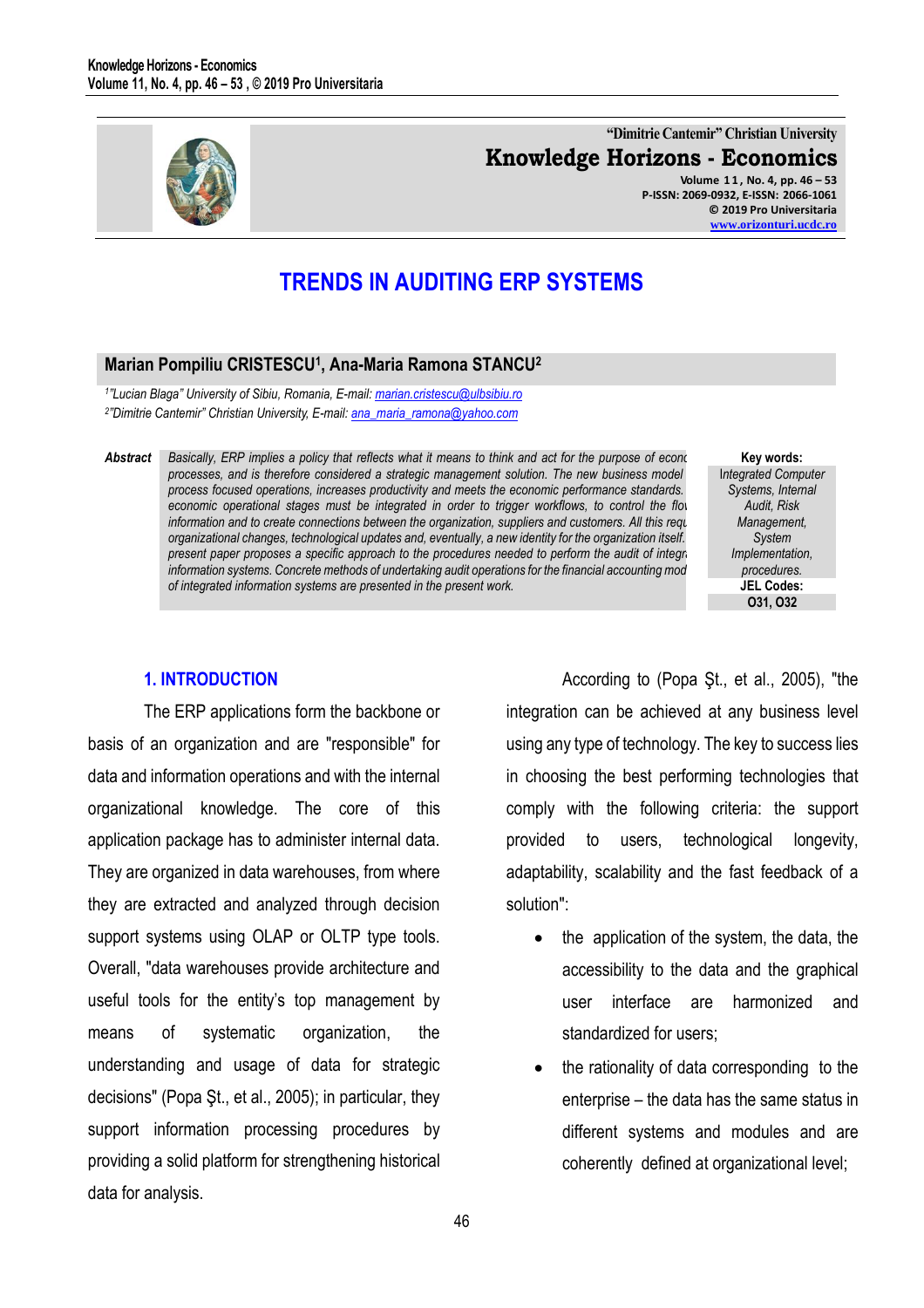• all management applications and computerized media are scalable, portable and cover multiple functions.

From a technological point of view, the applications can be quickly reconfigured according to the amended business processes and must show flexibility. The code and the structure of the data support changes and replicates.

# **2. PERFORMING FUNDAMENTAL PROCEDURES**

During an audit, the audit team must choose and apply those procedures that comply with audit standards and at the same time meet the objectives of that audit. Fundamental procedures represent tests conducted by auditors in order to obtain proof or evidence needed to detect major inaccuracies in the financial statements. There are two types of substantive procedures: analytical procedures and substantive tests.

To understand the quality and the fairness of the financial accounting systems' operation, carried out within an entity and to rule over the truthfulness and accuracy with which financial statements were prepared for the financial term, auditors have to make a series of investigations:

**a) Describing the procedures** in a system that collects and processes data in order to determine, for each significant field (purchase of goods and services, storage, production, sales), which are the procedures used by the company for collecting information, drafting registers, data processing, recording of synthetic and analytical accounting in chronological and systematic

records. The legal provisions of the National Accounting Standards state as follows: "The supporting documents that help base the underlying accounting records make liable the individuals who have drafted, authorized, approved or made the registration in the accounting", this claim is also found in (The Court of Accounts of Romania, 2003), (European Court of Auditors, 2002a), (European Court of Auditors, 2002b).

# **b) The compliance tests**

The compliance tests are designed to determine whether the procedures described above are real, regardless if they are applied or not. At this stage, the main focus is not on discovering the errors in the functioning of financial accounting information system, but only to determine whether the system described above is, of course, the real one.

**c) Preliminary assessment of the risk of errors** Once a description of the accounting data collection and processing is established in the financial system, a preliminary assessment of the reliability of the organization will be undertaken in order to highlight the strengths and weaknesses of the system procedures. At this stage the system is analyzed in order to asses the design, to highlight the design errors, making sure that the stage that follows will verify the functionality of the system.

The strengths consist of controls, placed in the data processing flow, which guarantee a correct accounting procedure.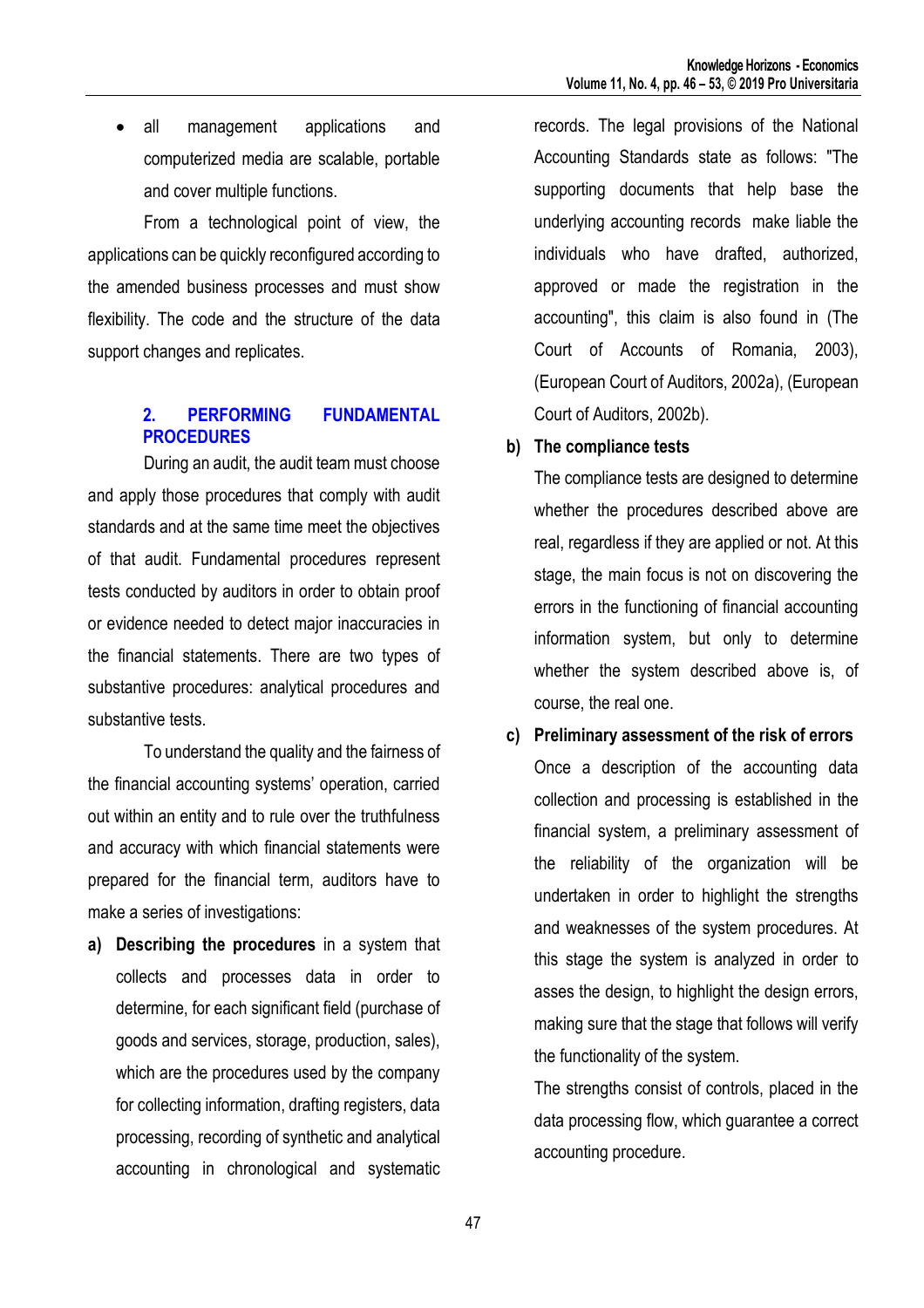The weaknesses are represented by the deficiencies of the system that may give rise to risks of errors or fraud.

## **d) Test of continuity**

The aim is to monitor if the procedures are implemented in a permanent manner without fault. These tests must be broad enough to provide certainties for the functioning of the system.

To detect the risks occurred in the functioning of the system, an analysis of the preventive and detection controls provided by the company, must be enforced.

# **3. PERFORMING ANALYTICAL PROCEDURES AND DOCUMENTATION**

The auditors design and perform substantive procedures to account for the assessment regarding significant audit risk at the level of assertion. The substantive procedures applied by the auditors at assertion level may be derived from tests of details, from substantive analytical procedures or from a combination of both of the above.

In accordance with the International Standards on Auditing (Standardele Internaționale de Audit, 2012), the analytical procedures are used for the following purposes:

- a) As risk assessment procedures to gain an understanding of the entity and its environment;
- b) As substantive procedures, when their usage can be more effective or efficient than compared to the tests of details, in reducing audit risk at the level of assertion at an acceptable low level;

c) As an overall review of computer systems and of the financial statements at the end of the year.

The first stage of an analytical procedure is to determine the acceptable difference between the forecast made by the auditor and the numbers stated in the financial statements. Furthermore, the auditor will take into account the relationship between the total value of the category of operations and the basis of materiality, calculating the acceptable difference as according to the following formula (The Court of Accounts of Romania, 2003):

**The acceptable difference = the level of materiality x V (1) (The value of the transaction category /the square root of the basis of materiality)**

#### **Example:**

An auditor determines the materiality level at 450,000 Euros for entity X. The total expenditure of 50 million Euros forms the basis of materiality. The auditor wants to perform an analytical review of the transaction category for staff salary, of 40 million Euros.

## **The method of calculation:**

The sum of 40 million Euros (the value of the transaction category) divided by 50 million Euros (the basic materiality) equal to 0.8, from which the auditor extracts the square root (0.8944). Then, he multiplies this result with the materiality level (450.000 Euros) obtaining the acceptable difference of 402.292 Euros.

The second stage of an analytical procedure is to make an estimate. The auditor should perform this procedure before knowing the value noted in the financial statements. Therefore, the forecast that the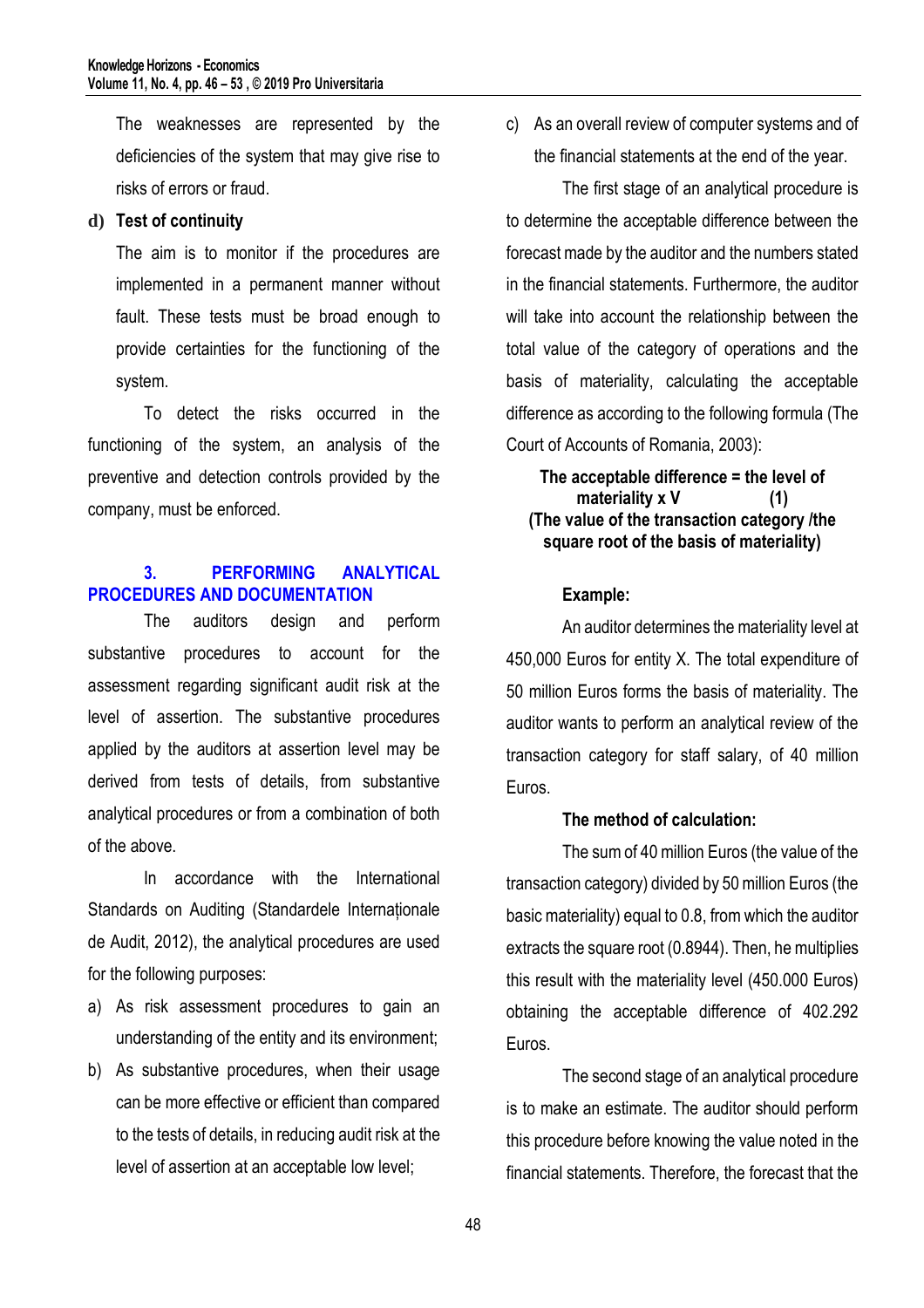auditor makes, must result from independent data than those foreseen by the accounting records. In this case, it results that the information obtained from outside sources of the entity are more valuable than those obtained from the inside.

## **Example:**

If the auditor inspects a school with 150 employed teachers who earn 2000 Euros per year, then the total value of expenses encountered for

paying wages is expected to be of 300.000 (150 x 2.000).

If an audited entity collects local taxes from the population, the auditor will be able to estimate what would be the total income. Thus, if the entity collects 100 Euros per apartment in the area and 150 Euros per house, and there are 20,000 apartments and 5,000 houses, then the expected income will be:

|               | <b>Number</b> | Value     | Total income    |
|---------------|---------------|-----------|-----------------|
| Apartments    | 20.000        | 100 Euros | 2.000.000 Euros |
| <b>Houses</b> | 5.000         | 150 Euros | 750.000 Euros   |
|               |               |           | 2.750.000 Euros |

## *Table 1.* **Data adherent to the process of estimation**

The third stage of the analytical procedures is to compare the forecast with the value of the account. This is a simple procedure that the auditor must register within the work papers, then he must assess whether the actual numbers correspond within the acceptable ranges, meaning that the difference between forecast and account numbers is lower than the accepted difference. In case the value ranges within these limits, the auditor is certain that the verified transactions are in accordance with the existing regulations. It is accepted only a small difference between the actual and the estimated number (maximum tolerance of 1 percent) where those differences cannot be adequately explained.

If the numbers surpass the limits, the auditor should request punctual explanations. He will use open questions as: "what factors have influenced those incomes?" and he will not ask "why the resulted income is bigger or smaller, this year".

Example**:** If the recorded incomes in the financial accounting information system related to concessions and corporate rents are about 4.000.000 Euros and the forecast situations had been about 2.750.000 Euros, then the audit team will request explanations for the variation of the 1.250.000 Euros sum. The informatic system should be equipped with a warning system in case of increased variation (45%). If the credit accountant will explain to the audit team that this increase is due to the new spaces used during the year, then the team will have to determine how many such spaces were built and which was the surface given for rent, as well as the commencement date of collecting the rents.

Considerations regarding the evaluation of the analytical procedures and tests of control regarding the information system: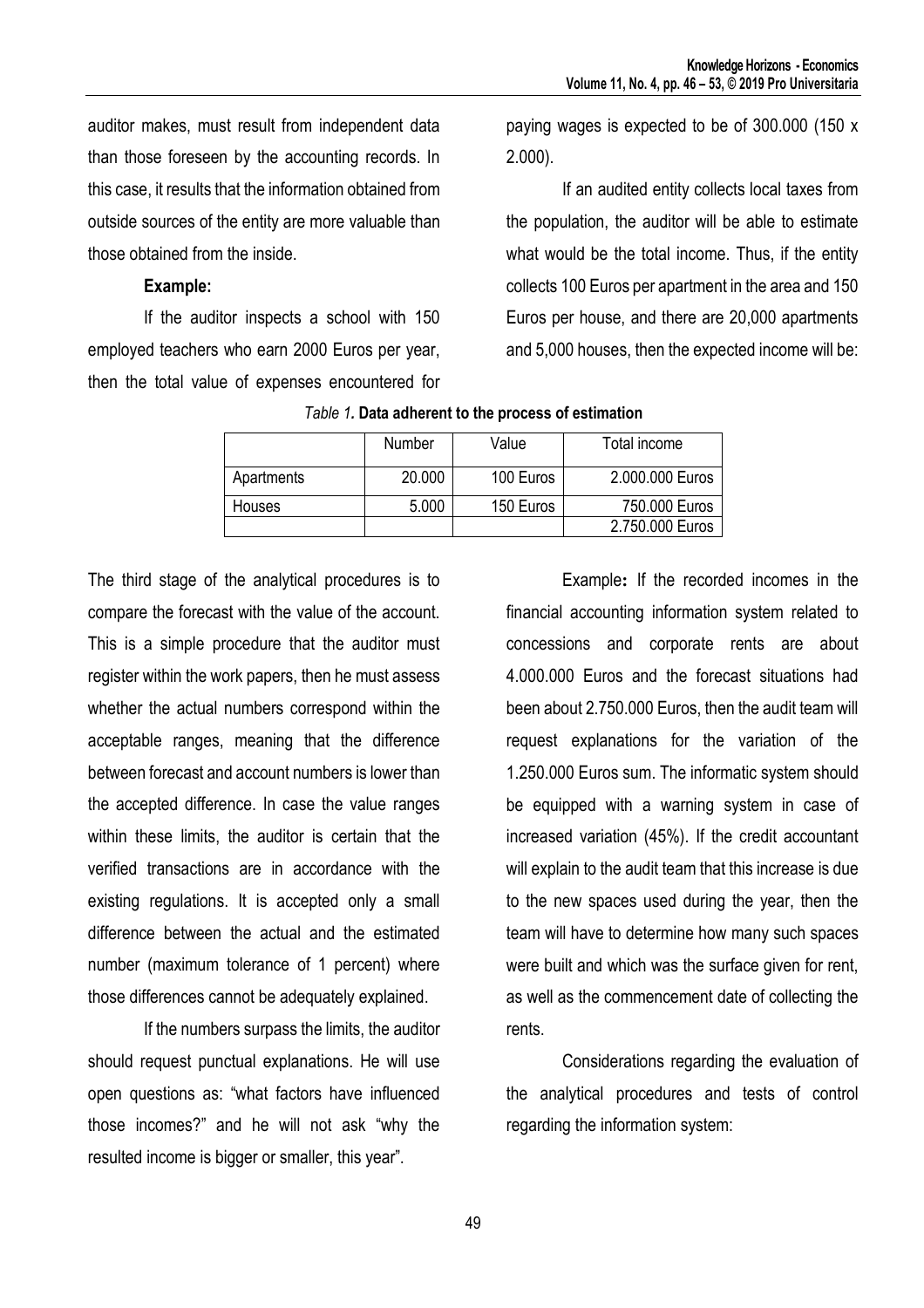| Evaluation of the analytical procedures | If the analytical procedures allow the formulation of a                                                                                                                |  |  |
|-----------------------------------------|------------------------------------------------------------------------------------------------------------------------------------------------------------------------|--|--|
|                                         | forecast in the limits of an acceptable difference, then the                                                                                                           |  |  |
|                                         | auditor can rely on the planned insurance. In the case where                                                                                                           |  |  |
|                                         | the analytical procedures do not indicate a forecast within the                                                                                                        |  |  |
|                                         | limits of the acceptable difference, then the planned                                                                                                                  |  |  |
|                                         | insurance cannot be taken into consideration and the audit                                                                                                             |  |  |
|                                         | must adopt alternative procedures aimed to obtain the                                                                                                                  |  |  |
|                                         | planned insurance.                                                                                                                                                     |  |  |
| Evaluation of the control tests         | If the auditors find that certain controls have not given the                                                                                                          |  |  |
|                                         | proper result, they will analyze the possibility of conducting                                                                                                         |  |  |
|                                         | other controls (alternatives). In case there are no alternative                                                                                                        |  |  |
|                                         | controls or they prove to be ineffective, the auditor should                                                                                                           |  |  |
|                                         | revise the audit plan.                                                                                                                                                 |  |  |
|                                         | For example, if a monthly variation analyze is not undertaken<br>for individual wages, this does not necessarily mean that the<br>payroll for that month is incorrect. |  |  |

# **4. THE AUDIT REPORT**

The audit report should contain a clear opinion based on the evaluation of the conclusions drawn in accordance with the evidence obtained during the audit.

According to the Audit Standard no. 700, "The audit report" (International Auditing Standards, 2007), "must contain, in writing, a clear opinion on the financial statements considered as a whole". Before drafting the audit report, it is recommended to verify the decision tree that might look like this: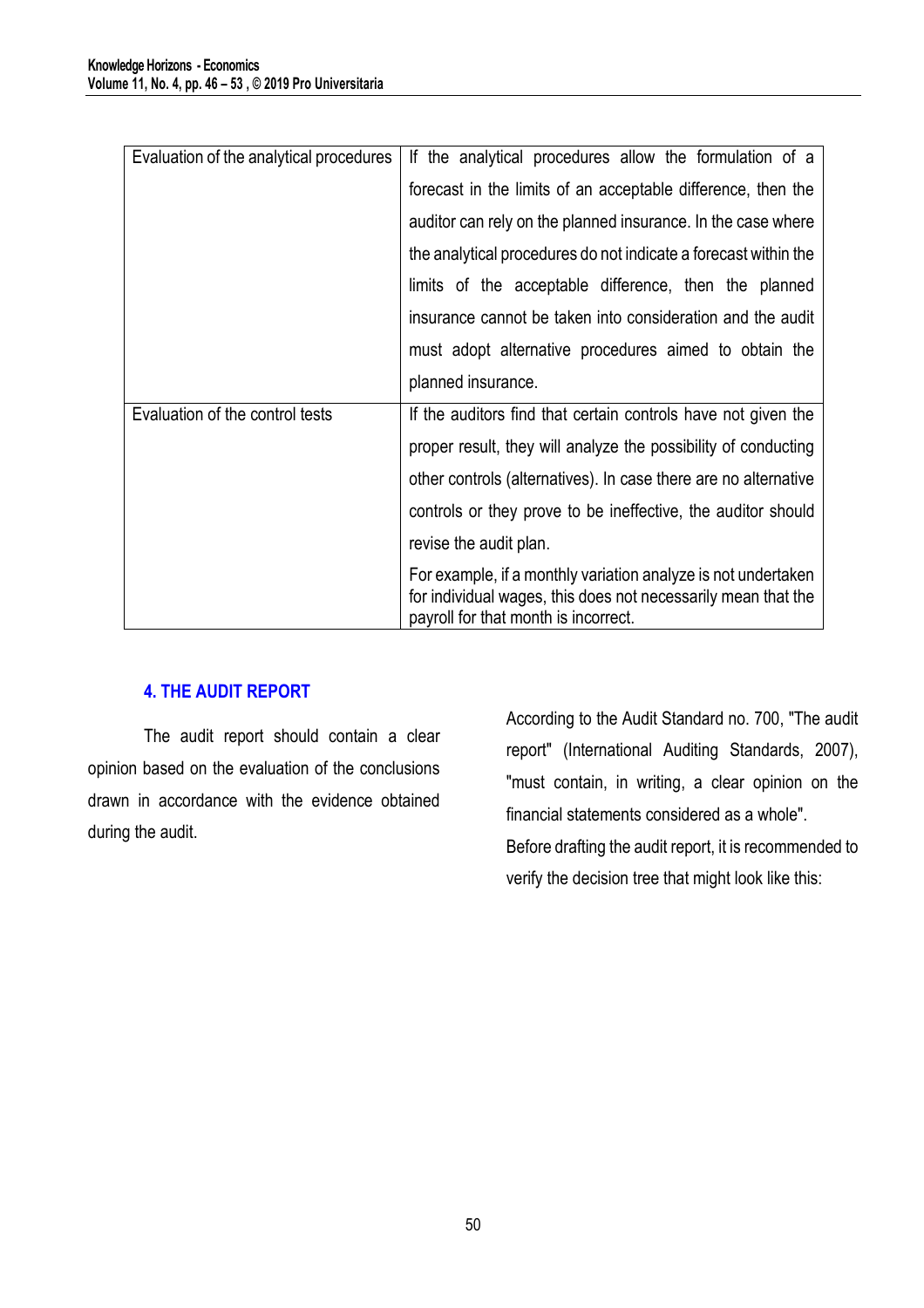

*Figure* 1. The decisions tree

To select the most appropriate audit procedures to be used for checking the financial accounting information system, it is considered that the auditors should use the decision tree (Ray Whittington O., et al., 2008), (Champlain J. J., 2003).

According to (Boulescu et al., 2005), (Eden A., et al., 2004), (Fotache D., et al., 2005/2006), (Munteanu A., 2001), (Popa Şt., et al., 2005) it all starts with the risk assessment for the information system as a whole and for each separate module. If

major error risks were identified, the auditors must verify the internal controls of the entity, carried out for preventing and reducing risks.

## **5. CONCLUSIONS**

Following the analysis and the comparison of the European Standards (European Court of Auditors, 2002a), (European Court of Auditors, 2002b) used in the auditing of the financial and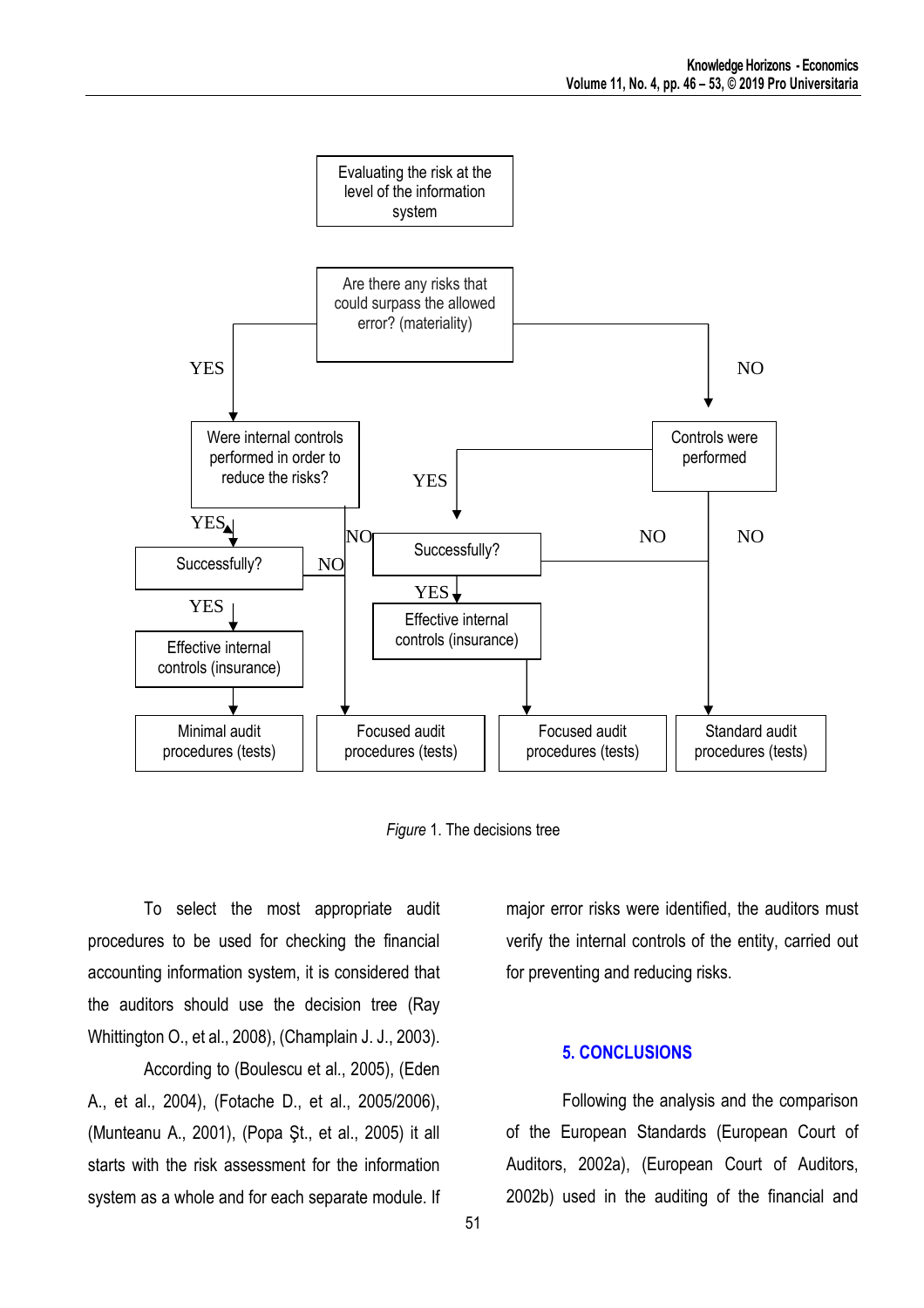accounting information systems, a number of common elements that need to be introduced and used in Romanian standards were identified.

As such, the financial and accounting information systems' audit should be:

- a) easy to understand a clear, simple language must be used, to the extent permitted by the objectives of the audit.
- b) unambiguous/clear the auditor will ensure that all the findings are expressed accurately and leave no room for interpretation, the easiest way to be fully understood is to use standard formulas that are generally accepted;
- c) complete an audit must contain all the information necessary to firstly fulfill the objectives of the audit and then the requirements of the audited entity;
- d) accurate an accurate description implies, with accuracy the scope of the audit and the used methods. Any inaccuracy occurred within the audit report may create doubts on the validity of the report as a whole, and can distract the attention from the purpose of the report;
- e) objective an audit report has a considerably greater credibility if the evidence is presented in an impartial manner;
- f) persuasive/ convincing the user must be convinced by the reality of the findings, of the reasonableness of conclusions and by the benefit of applying the formulated recommendations;

g) concise - the audit should be concise and to contain conclusions and recommendations to support the evidence presented.

An audit report must specify the type and extension of the paper, of the IFAC International Auditing Standards and the Guidelines for Internal or International Audit (Standardele Internaționale de Audit, 2012), (International Auditing Standards, 2007) on with theme works were carried out.

# **REFERENCES:**

- **Boulescu M., Fusaru D., Gherasim Z., (2005),** "Auditul Sistemelor Informatice Financiar-Contabile", Tribuna Economică Publishing House, Bucharest
- Champlain J. J., (2003),"Auditing Information Systems", Second Edition, John Wiley & Sons, Inc., USA
- Eden A., Stanciu V., (2004),"Auditul Sistemelor Informatice", Dual Tech Publishing House, **Bucharest**
- Fotache D., Munteanu A., (2005/2006) "Auditarea Sistemelor Integrate de Aplicaţii" in Scientific annals of the "Alexandru Ioan Cuza" University of Iași, Vol. LII/LIII, Economic Sciences, pp. 283-287
- Munteanu A., (2001),"Auditul Sistemelor Informaţionale Contabile", Polirom Publishing House, Iași.
- Popa Şt., Ionescu C., (2005),"Audit în Medii Informatizate", Expert Publishing House, **Bucharest**